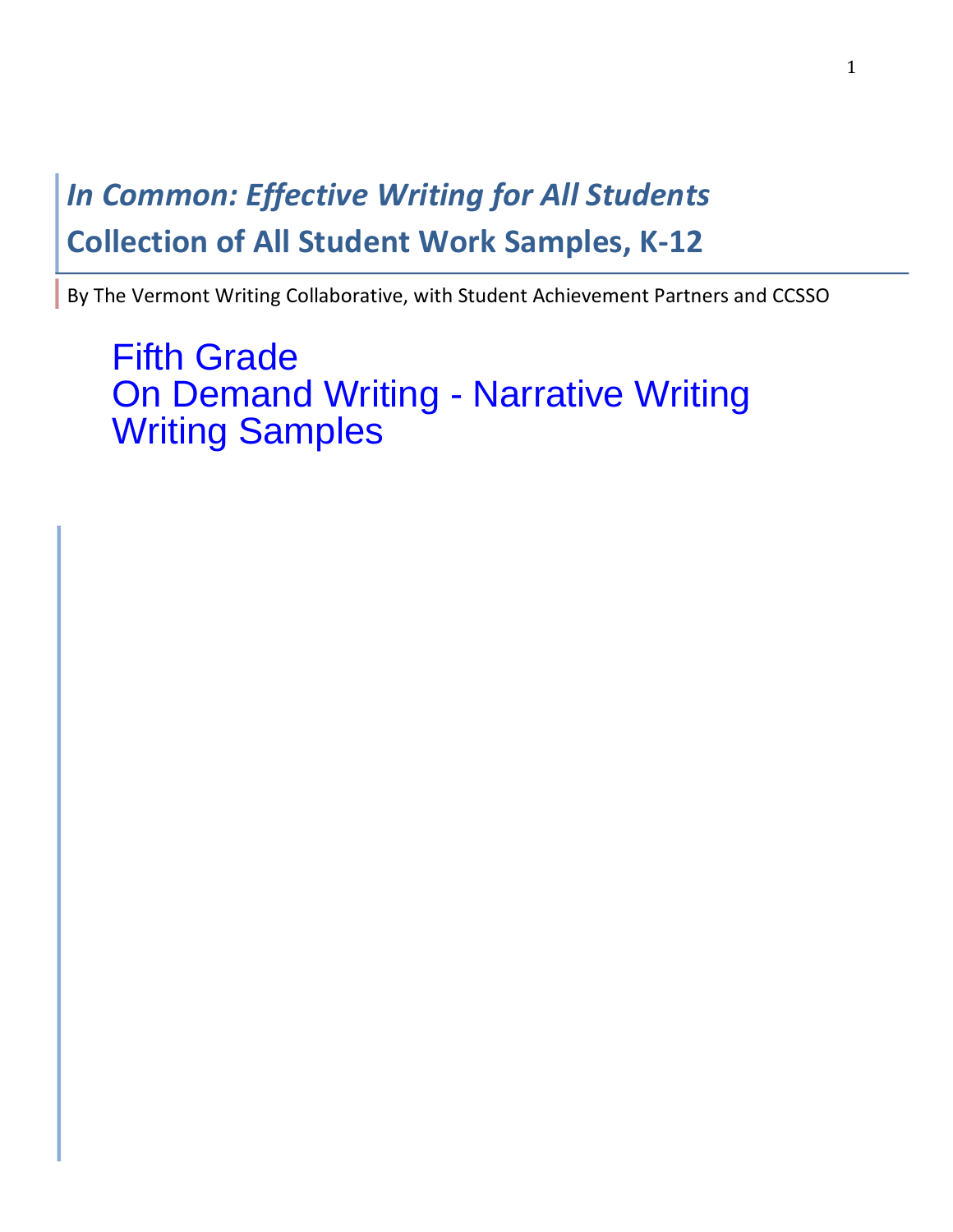## **File Name: N5P Queen and The Three Dogs**

**Narrative**

**Grade 5**

### **On-Demand Writing- Uniform Prompt**

#### **Queen and The Three Dogs**

"It's to bad that Mr. Griff is closing the shop," Queen thought to her self. Queen and three dogs had been pets of Mr. Griff the owner, but now the shop was going out of buisness and Mr. Griff put all the furnistur outside his shop so people could look at them. Queen had to hold a meeting with the dogs. They loved the shop but they would probably have to go to the pound because Mr. Griff wouldn't be able to feed them with what little money he had. Queen meowed a couple of times and the dogs came bounding over. First Charlie then skip and then spot. Queen climbed up to the top of the velvet chair and got right down to the point. "You guys are going to have to leave hear or go to the pound. What do you want to do?" "We wouldn't go to the pound for anything," they chorused, "So I guess your leaving," Queen said. Queen \*\*\* trying to hold tears back. She loved the dogs but she wouldn't be able to come with them. She had a bad leg and when ever she tried to run pain shoot up her leg like a lightning bolt electricuting someone. Queen would have to go to the pound or be a street cat which she disliked. Do you boys have all your toys with you? Yes we do. Are you sure you will be ok without me? We think so. Queen followed the boys in the shop so she could hear there barks of goodbye to Mr. Griff. But he was talking to a men. After what seemed like an eternity the men left with a grin on his face. Mr. Griff also had a grin on his face. My wonderful

**Orients the reader by establishing a situation and introducing** 

**characters** 

**Uses a variety of transitional words and phrases to manage the sequence of events**

**Uses dialogue and description to develop experiences** 

**Uses concrete words and phrases and sensory details to convey experiences precisely**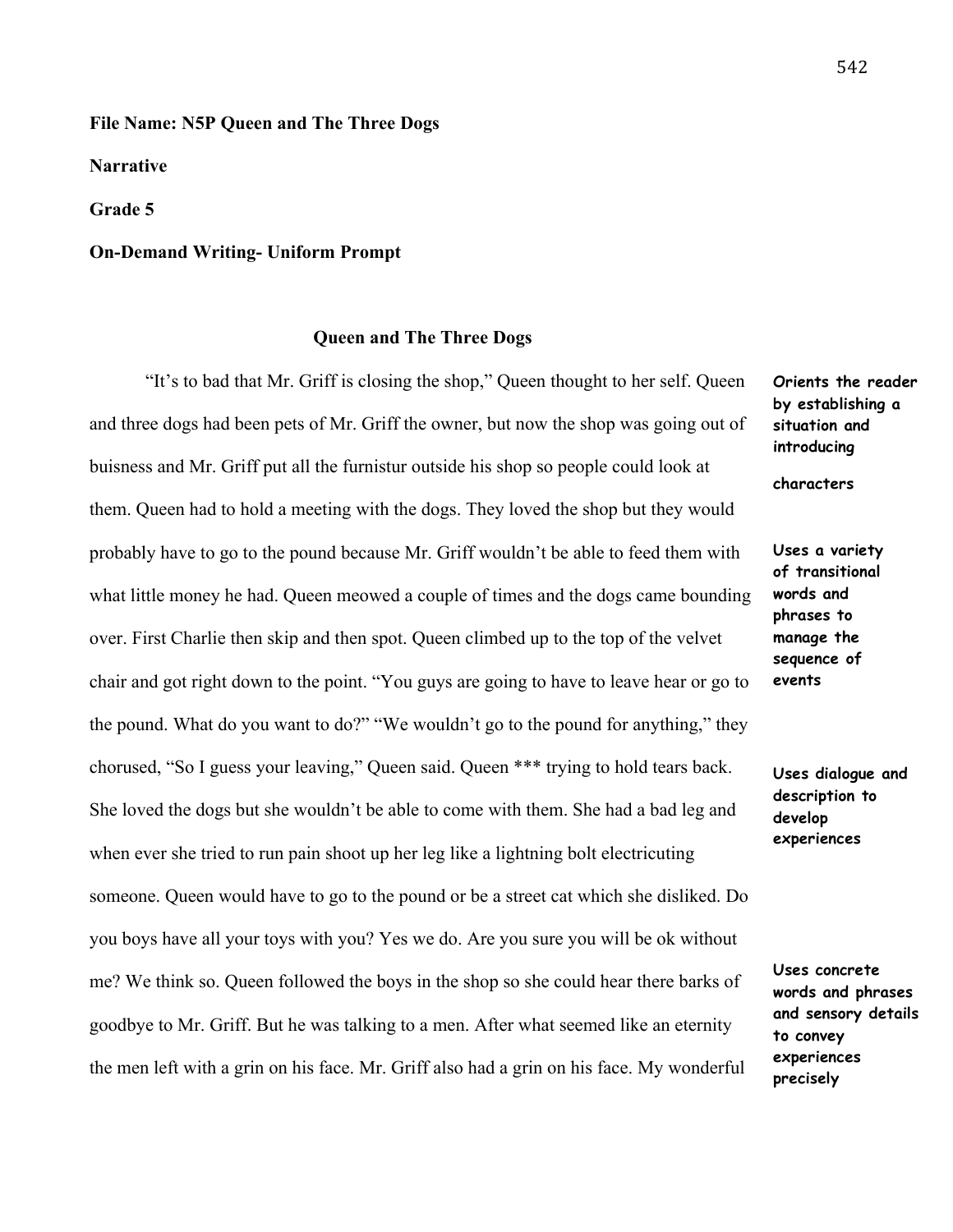pets we will be able to stay in the upstairs apartment because that wonderful man bought

the shop from us but he is letting us stay upstairs still! The dogs jumped for joy and even

though Queen couldn't jump she started **Provides a conclusion** 

**that follows from the narrated events**

This fifth-grade narrative is focused on a single problem (finding a new place to live) and its solution (being given permission to live in the apartment upstairs). The sequence of events unfolds naturally, and a variety of transitional words and phrases *("first", "then", "After what seemed like an eternity"*) manage the sequence of events. This writer shows considerable control of narrative techniques. The problem is introduced in the first line using dialogue; events are often developed subtly through a character's response to a situation *("the men left with a grin on his* face"); concrete details are used throughout *("pain shoot up her leg like a lightning bolt electricuting someone"*). The satisfying conclusion shows how characters are feeling using actions, as well as words *("The dogs jumped for joy and even though Queen couldn't jump she* started to purr."). There are few events and little action in this story. Instead, the writer has taken a single experience and fully developed it using narrative techniques such as dialogue and rich description.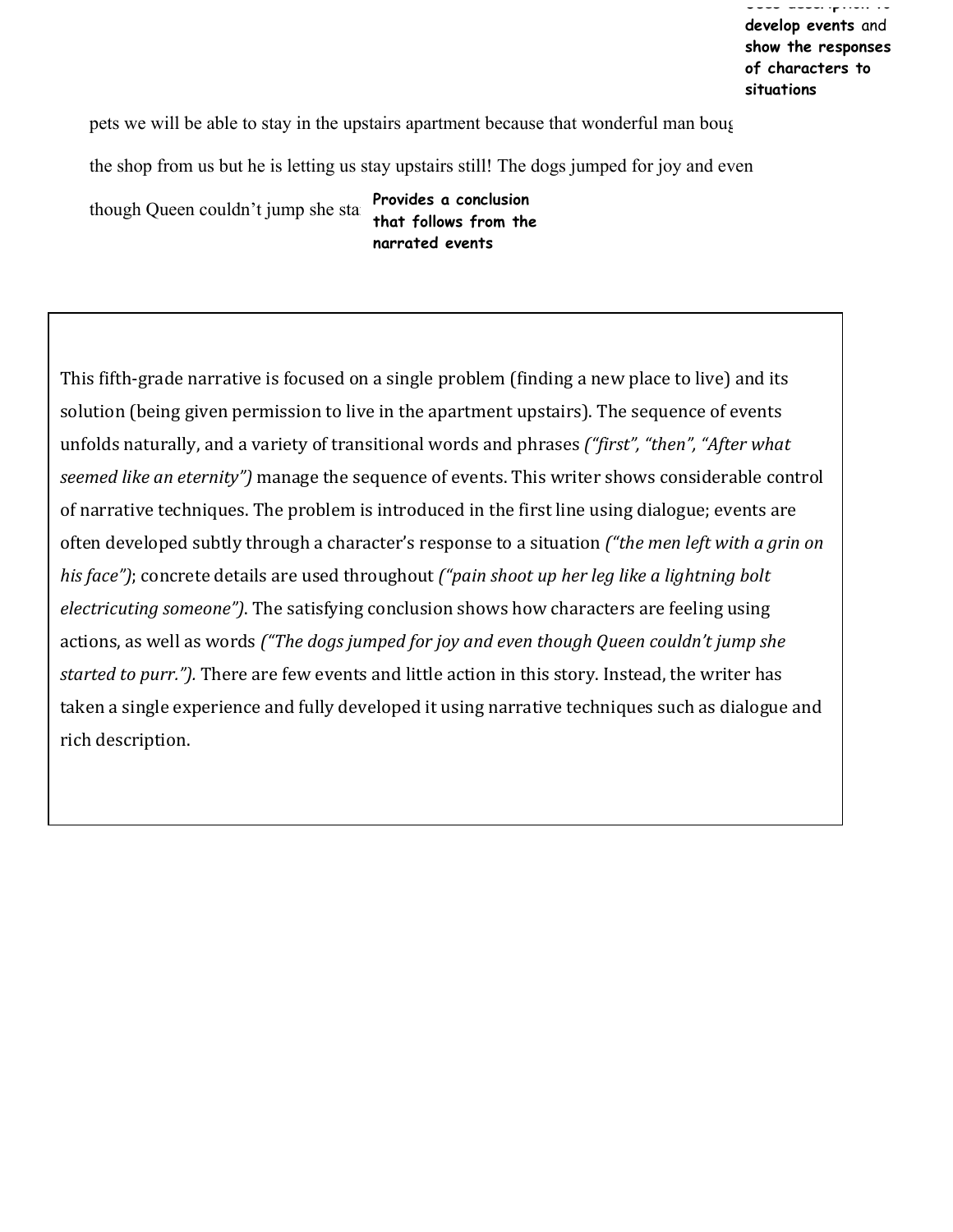**File Name: N5P Queen and The Three Dogs** 

**Narrative**

**Grade 5**

### **Revised and Edited for Student Use**

#### **Queen and The Three Dogs**

"It's too bad that Mr. Griff is closing the shop," Queen thought to herself. Queen and the three dogs had been pets of Mr. Griff, the owner, but now the shop was going out of business, and Mr. Griff put all the furniture outside his shop so people could look at it.

Queen had to hold a meeting with the dogs. They loved the shop, but they would probably have to go to the pound because Mr. Griff wouldn't be able to feed them with what little money he had. Queen meowed a couple of times, and the dogs came bounding over. First Charlie, then Skip, and then Spot. Queen climbed up to the top of the velvet chair and got right down to the point. "You guys are going to have to leave here or go to the pound. What do you want to do?"

"We wouldn't go to the pound for anything," they chorused.

"So I guess you're leaving," Queen said. Queen was trying to hold tears back. She loved the dogs, but she wouldn't be able to come with them. She had a bad leg, and whenever she tried to run, pain would shoot up her leg like a lightning bolt electrocuting someone. Queen would have to go to the pound or be a street cat—an idea she disliked.

"Do you boys have all your toys with you?"

"Yes, we do."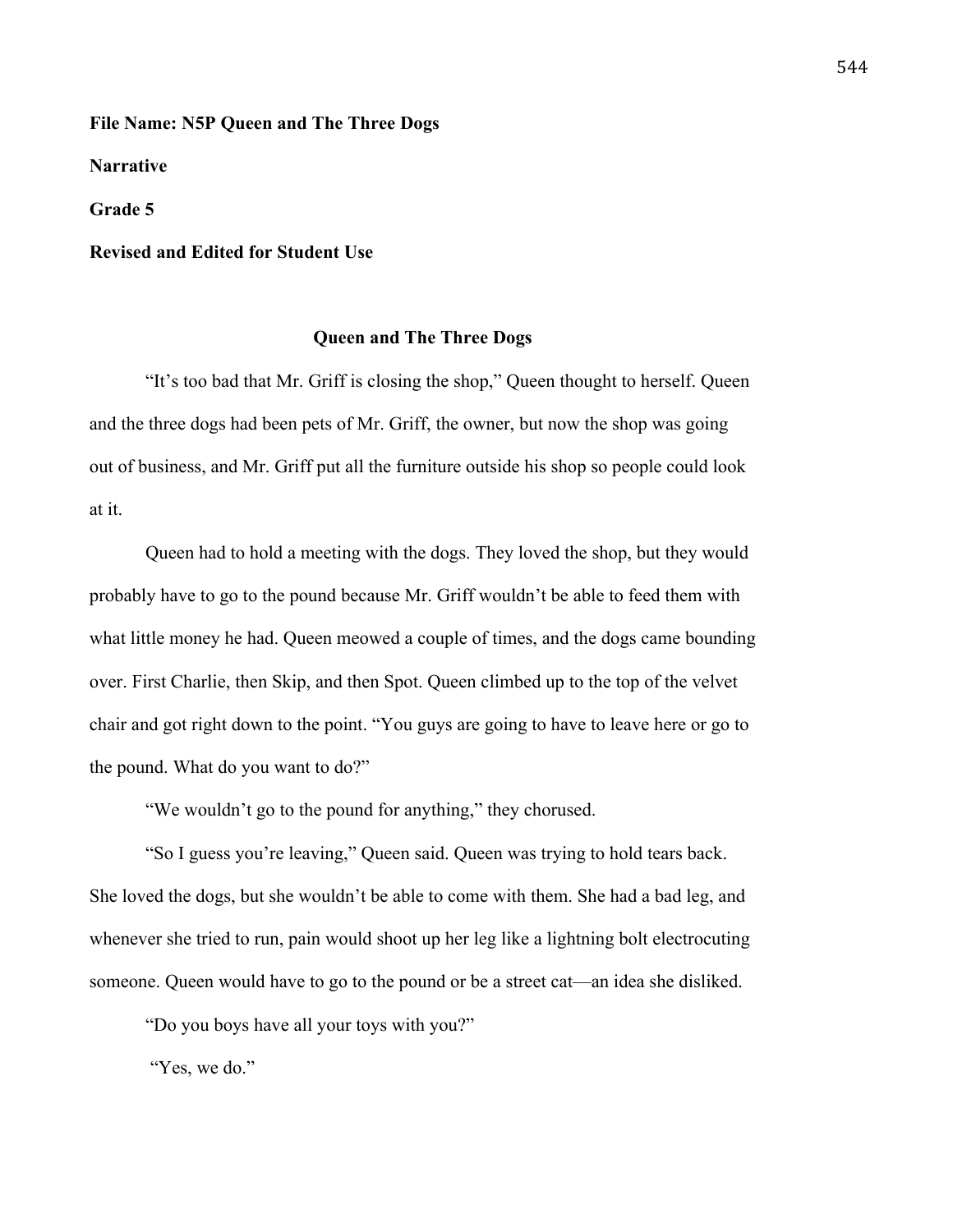"Are you sure you will be OK without me?"

"We think so."

Queen followed the boys into the shop so she could hear their barks of goodbye to Mr. Griff. But Mr. Griff was talking to a man. After what seemed like an eternity, the man left with a grin on his face. Mr. Griff also had a grin on his face. "My wonderful pets, we will be able to stay in the upstairs apartment because that wonderful man bought the shop from us, but he is letting us stay upstairs still!" The dogs jumped for joy, and even though she couldn't jump, Queen started to purr.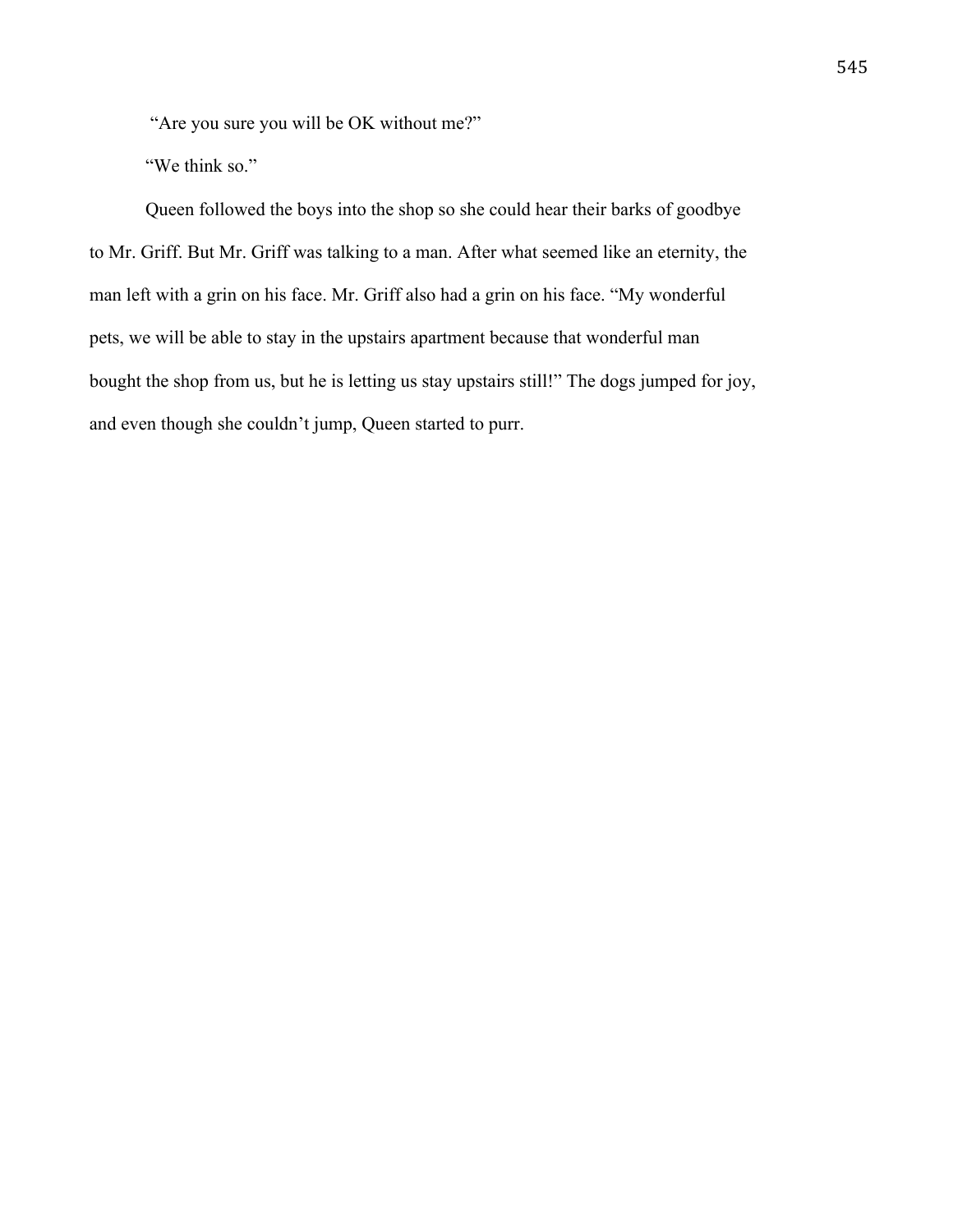#### **File Name: N5P Queen and The Three Dogs**

**Narrative**

**Grade 5**

#### **On Demand Writing- Uniform Prompt**

#### **Queen and The Three Dogs**

"It's to bad that Mr. Griff is closing the shop," Queen thought to her self. Queen and three dogs had been pets of Mr. Griff the owner, but now the shop was going out of buisness and Mr. Griff put all the furnistur outside his shop so people could look at them. Queen had to hold a meeting with the dogs. They loved the shop but they would probably have to go to the pound because Mr. Griff wouldn't be able to feed them with what little money he had. Queen meowed a couple of times and the dogs came bounding over. First Charlie then skip and then spot. Queen climbed up to the top of the velvet chair and got right down to the point. "You guys are going to have to leave hear or go to the pound. What do you want to do?" "We wouldn't go to the pound for anything," they chorused, "So I guess your leaving," Queen said. Queen \*\*\* trying to hold tears back. She loved the dogs but she wouldn't be able to come with them. She had a bad leg and when ever she tried to run pain shoot up her leg like a lightning bolt electricuting someone. Queen would have to go to the pound or be a street cat which she disliked. Do you boys have all your toys with you? Yes we do. Are you sure you will be ok without me? We think so. Queen followed the boys in the shop so she could hear there barks of goodbye to Mr. Griff. But he was talking to a men. After what seemed like an eternity the men left with a grin on his face. Mr. Griff also had a grin on his face. My wonderful